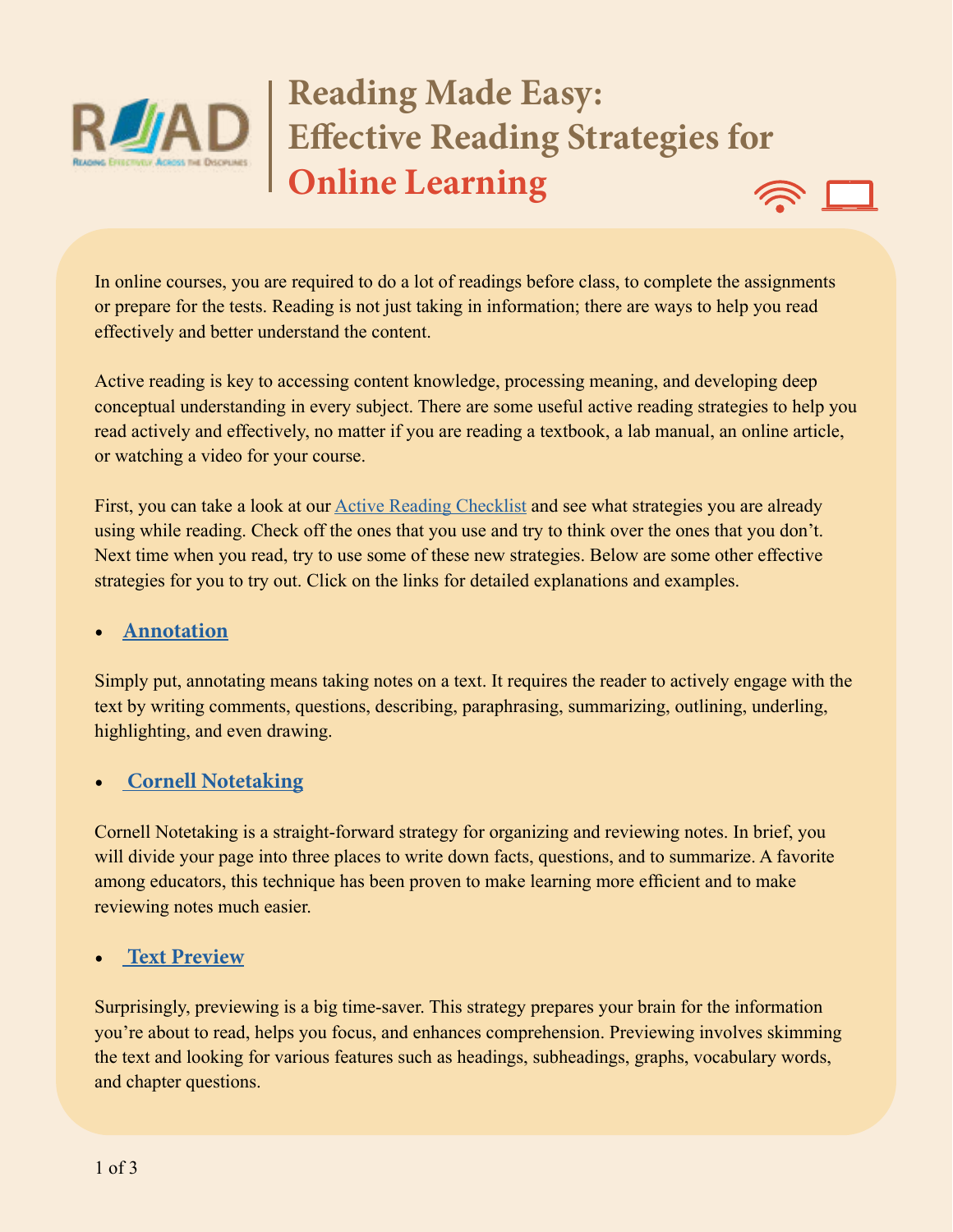## **• [INSERT](http://www.readwritethink.org/files/resources/lesson_images/lesson230/insert.pdf)**

INSERT gives you four easy-to-remember symbols to help you annotate and monitor your thinking as you read.

### **• [Dual coding](https://www.youtube.com/watch?v=6xCZ4XnkpCc)**

Dual coding combines written material with visuals in order to read and learn more effectively. The idea is that by providing two different representations of the information, verbal and visual, you will better understand the material.

#### **• [Retrieving by retelling](https://www.youtube.com/watch?v=Pjrqc6UMDKM)**

Read, cover, remember, retell! This is a simple method that will help you remember more information and know where the gaps are in your comprehension.

# **Questions you might have:**



#### **Q:** *What if I am a slow reader?*

A: Often times, the people who read slowly are the ones who absorb the most information. Surprisingly, [Text Preview](https://www.youtube.com/watch?v=o6YW-IAIVYQ) is one of the best ways to speed up your reading. If you are a slow reader or the reading is relatively long, you can break it into smaller sections. You can set a certain amount of time to complete one section at a time. Soon you will see yourself achieving your reading goal. Also, try to find a quiet place to minimize distractions the next time you read.

#### **Q:** *What if I have to do a lot of readings and assignments at the same time? What should I do first?*

The standard way of studying is to finish one topic and learn it thoroughly before moving to the next. This method is called blocking. However, when you have a lot of reading and multiple topics to cover, it's hard to recall the older information that you have read if you read in blocks.

When reading and studying multiple topics in the same or related subject areas, instead of reading in blocks, you can try [interleaving](https://www.youtube.com/watch?v=aJvtw_ggXE8&feature=youtu.be) to help you retain information and improve your comprehension by connecting ideas and concepts. When you interleave, you [mix topics](https://www.youtube.com/watch?v=WbDpYMp8F6o&feature=youtu.be) and subjects while you study (following, for example, the pattern "ABCABCABC"). This strategy allows you to retrieve information, extract rules, and transfer them to multiple areas of learning.

When you have a lot of assigned readings, it's more productive to take [study breaks](https://www.fastweb.com/student-life/articles/energizing-study-break-ideas-what-to-avoid) rather than reading continuously for several hours and cramming a large amount of information. After taking a